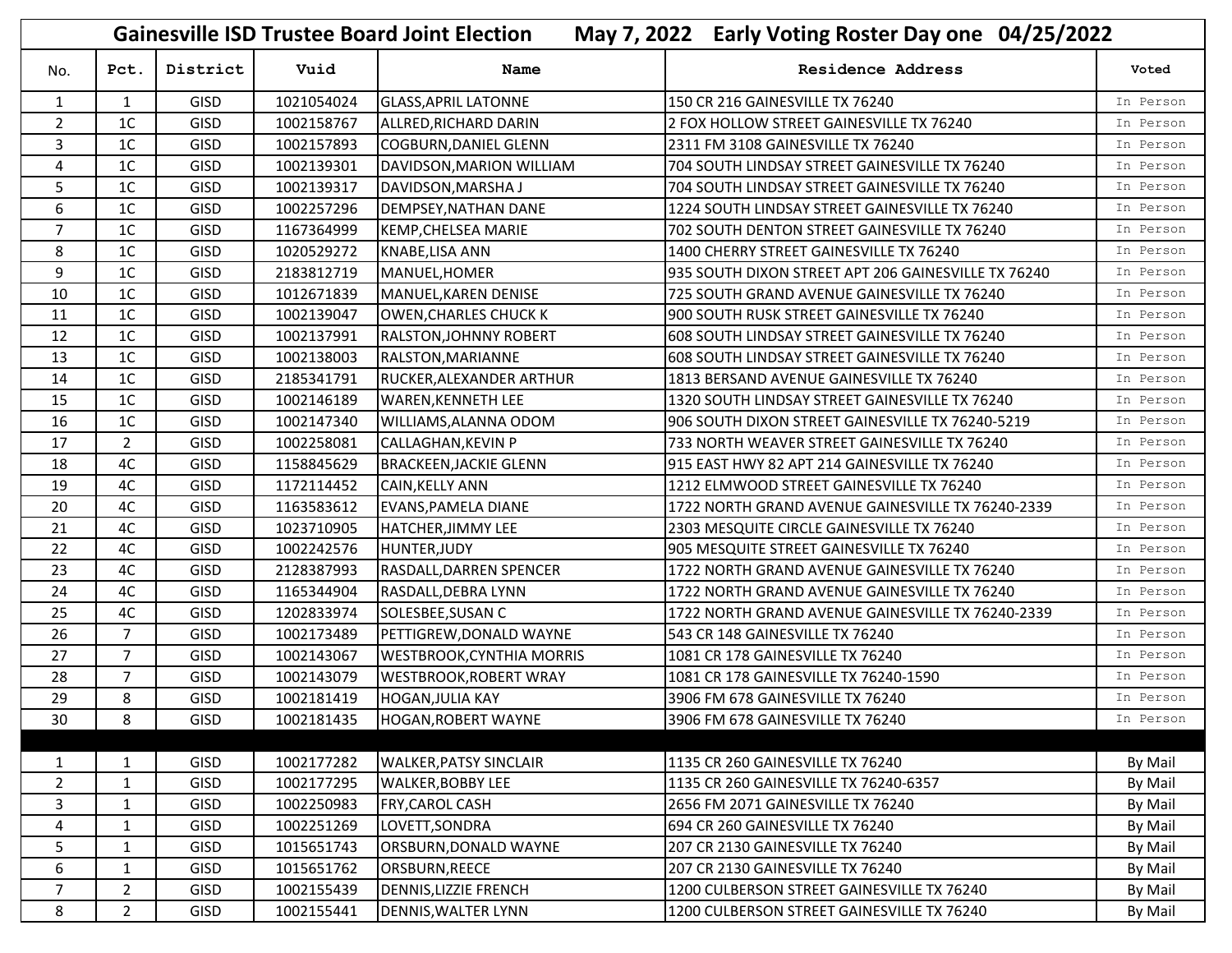| 9  | $\overline{2}$ | <b>GISD</b> | 1002236701 | <b>REEVES, JANET LEE</b>          | 1100 LAWRENCE STREET APT 69 GAINESVILLE TX 76240        | By Mail |
|----|----------------|-------------|------------|-----------------------------------|---------------------------------------------------------|---------|
| 10 | $\overline{2}$ | <b>GISD</b> | 1002255111 | MCADEN, JESSE LYNN                | 737 RITCHEY STREET GAINESVILLE TX 76240                 | By Mail |
| 11 | $\overline{2}$ | <b>GISD</b> | 1002258648 | <b>WHITE, CONNIE SUE</b>          | 307 HARVEY STREET GAINESVILLE TX 76240                  | By Mail |
| 12 | $\overline{2}$ | <b>GISD</b> | 1011001760 | <b>WILL, BARBARA FRITCHER</b>     | 735 NORTH MORRIS STREET GAINESVILLE TX 76240            | By Mail |
| 13 | $\overline{2}$ | <b>GISD</b> | 1015047166 | COLLMANN, MARDEEN ELIZABETH       | 2008 NORTH INT 35 APT 9B GAINESVILLE TX 76240           | By Mail |
| 14 | $\overline{2}$ | <b>GISD</b> | 1146671427 | DAVIS, GLENNIS DON                | 1100 LAWRENCE STREET APT 19 GAINESVILLE TX 76240        | By Mail |
| 15 | $\overline{2}$ | GISD        | 1152654389 | RUSSELL, PAMELA ANN               | 501 EAST CALIFORNIA STREET APT 406 GAINESVILLE TX 76240 | By Mail |
| 16 | $\overline{2}$ | GISD        | 2166351392 | <b>STALEY, SUSAN JEAN</b>         | 1808 MILL STREET GAINESVILLE TX 76240                   | By Mail |
| 17 | $\overline{2}$ | <b>GISD</b> | 2168183297 | STALEY, DARREL LEE                | 1808 MILL STREET GAINESVILLE TX 76240                   | By Mail |
| 18 | $\overline{7}$ | <b>GISD</b> | 1002157373 | LOWE, YVONNE CAECILIA             | 751 CR 151 GAINESVILLE TX 76240                         | By Mail |
| 19 | $\overline{7}$ | <b>GISD</b> | 1002174523 | CARVER, GWENDOLYN ELIZABETH       | 1343 CR 123 GAINESVILLE TX 76240-0633                   | By Mail |
| 20 | 8              | <b>GISD</b> | 1002181720 | JAMES, MARION KAY                 | 2871 FM 3092 GAINESVILLE TX 76240                       | By Mail |
| 21 | 11             | <b>GISD</b> | 1002198670 | SCHUMACHER, PATSY                 | 5972 FM 2071 GAINESVILLE TX 76240                       | By Mail |
| 22 | 1 <sup>C</sup> | <b>GISD</b> | 1001481971 | RITCHERSON, LINDA KAYE            | 1302 SOUTH LINDSAY STREET GAINESVILLE TX 76240          | By Mail |
| 23 | 1 <sup>C</sup> | <b>GISD</b> | 1002138493 | <b>GRANTHAM, BETTY ANN</b>        | 113 WEST TENNIE STREET GAINESVILLE TX 76240             | By Mail |
| 24 | 1 <sup>C</sup> | <b>GISD</b> | 1002140569 | GARRETT, BETTY                    | 1517 CHERRY STREET GAINESVILLE TX 76240                 | By Mail |
| 25 | 1 <sup>C</sup> | <b>GISD</b> | 1002140576 | <b>GARRETT, GLENN EDWIN</b>       | 1517 CHERRY STREET GAINESVILLE TX 76240                 | By Mail |
| 26 | 1 <sup>C</sup> | <b>GISD</b> | 1002140904 | NEU, LEON WILLIAM                 | 1424 TRUELOVE STREET GAINESVILLE TX 76240               | By Mail |
| 27 | 1 <sup>C</sup> | <b>GISD</b> | 1002140915 | NEU, LAQUITA SANDMANN             | 1424 TRUELOVE STREET GAINESVILLE TX 76240-5038          | By Mail |
| 28 | 1 <sup>C</sup> | <b>GISD</b> | 1002141649 | <b>FELKER, CAROL SHAW</b>         | 1023 TYLER STREET GAINESVILLE TX 76240-5734             | By Mail |
| 29 | 1 <sup>C</sup> | <b>GISD</b> | 1002144164 | <b>CLAXTON III, ROBERT L</b>      | 23 SHADOWOOD LANE GAINESVILLE TX 76240                  | By Mail |
| 30 | 1 <sup>C</sup> | GISD        | 1002147973 | <b>WATERS II, CHARLES RICHARD</b> | 1017 VINTAGE AVENUE GAINESVILLE TX 76240                | By Mail |
| 31 | 1 <sup>C</sup> | <b>GISD</b> | 1002163246 | <b>HIFLER, LAVON M</b>            | 605 MELODY LANE GAINESVILLE TX 76240                    | By Mail |
| 32 | 1 <sup>C</sup> | GISD        | 1002163570 | MILES, LOUISE RUSSELL             | 303 MELODY LANE GAINESVILLE TX 76240                    | By Mail |
| 33 | 1 <sup>C</sup> | GISD        | 1002163982 | TAYLOR, DAVID LAURENCE            | 1716 LAUREL ROAD GAINESVILLE TX 76240                   | By Mail |
| 34 | 1 <sup>C</sup> | <b>GISD</b> | 1002163995 | TAYLOR, DONA                      | 1716 LAUREL ROAD GAINESVILLE TX 76240                   | By Mail |
| 35 | 1 <sup>C</sup> | <b>GISD</b> | 1002164614 | <b>REED JR, KENNETH LOYD</b>      | 1328 SOUTH HOWETH STREET GAINESVILLE TX 76240           | By Mail |
| 36 | 1 <sup>C</sup> | <b>GISD</b> | 1002165929 | POPE, ANNELL                      | 1509 LYNWOOD STREET GAINESVILLE TX 76240-5854           | By Mail |
| 37 | 1 <sup>C</sup> | GISD        | 1002168095 | <b>BOMAR, DENNIS EUGENE</b>       | 1404 REBECCA DRIVE GAINESVILLE TX 76240                 | By Mail |
| 38 | 1 <sup>C</sup> | <b>GISD</b> | 1002174048 | SELLERS, JOHN BRAZIER             | 3109 BRIARCLIFF CIRCLE GAINESVILLE TX 76240             | By Mail |
| 39 | 1 <sup>C</sup> | <b>GISD</b> | 1002174198 | JOHNSON, RUBY JUANITA             | 715 SOUTH RUSK STREET GAINESVILLE TX 76240              | By Mail |
| 40 | 1 <sup>C</sup> | <b>GISD</b> | 1002174263 | MILAM, LINDA SUE                  | 1913 COLLEGE AVENUE GAINESVILLE TX 76240                | By Mail |
| 41 | 1 <sup>C</sup> | <b>GISD</b> | 1002187029 | KINCY, MARIE BEAVER               | 1614 DIAMOND CIRCLE GAINESVILLE TX 76240                | By Mail |
| 42 | 1C             | <b>GISD</b> | 1002187038 | KINCY, THOMAS GALE                | 1614 DIAMOND CIRCLE GAINESVILLE TX 76240                | By Mail |
| 43 | 1 <sup>C</sup> | <b>GISD</b> | 1002252770 | <b>BROWN, CYNTHIA</b>             | 3105 HARRIS STREET GAINESVILLE TX 76240                 | By Mail |
| 44 | 1C             | <b>GISD</b> | 1002257830 | SUMMERS, BRIDGIE JOHNSON          | 1519 EAST PECAN STREET GAINESVILLE TX 76240             | By Mail |
| 45 | 1 <sup>C</sup> | <b>GISD</b> | 1002270521 | RITCHERSON, ED                    | 1302 SOUTH LINDSAY STREET GAINESVILLE TX 76240          | By Mail |
| 46 | 1C             | <b>GISD</b> | 1007631208 | <b>BARNES, WENDY P</b>            | 1400 BLACK HILL DRIVE GAINESVILLE TX 76240              | By Mail |
| 47 | 1 <sup>C</sup> | <b>GISD</b> | 1011033489 | <b>HARBIN, KAREN E</b>            | 1908 COLLEGE AVENUE GAINESVILLE TX 76240                | By Mail |
| 48 | 1 <sup>C</sup> | <b>GISD</b> | 1011681944 | <b>HARBIN, BOBBY LYNN</b>         | 1908 COLLEGE AVENUE GAINESVILLE TX 76240                | By Mail |
| 49 | 1 <sup>C</sup> | <b>GISD</b> | 1120320452 | <b>WARNER, RICHARD JAY</b>        | 417 SOUTH DENTON STREET GAINESVILLE TX 76240            | By Mail |
| 50 | 1C             | <b>GISD</b> | 1120376038 | <b>WARNER, SHIRLEY LUND</b>       | 417 SOUTH DENTON STREET GAINESVILLE TX 76240            | By Mail |